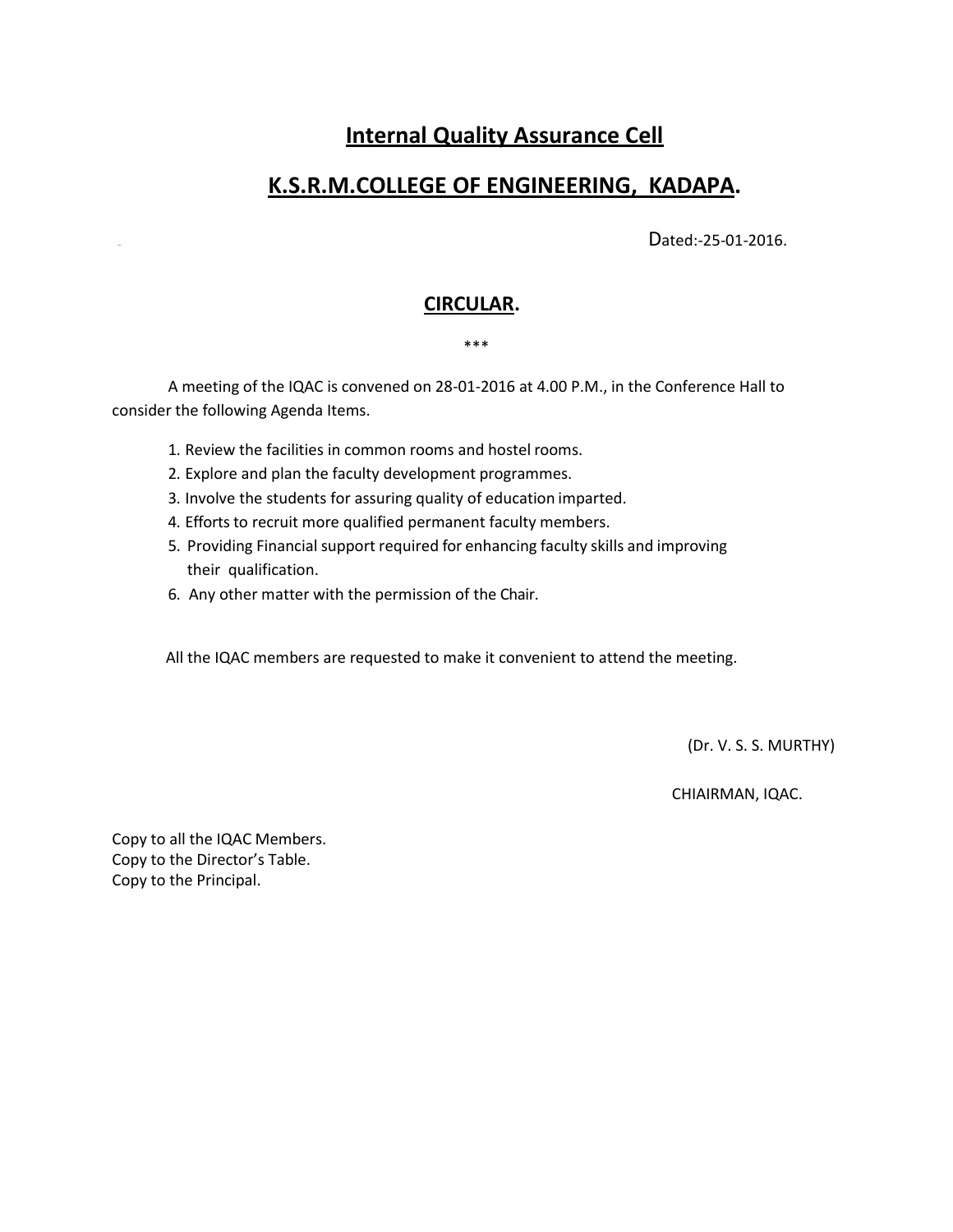### **K.S.R.M.COLLEGE OF ENGINEERING: KADAPA MINUTES OF THE MEETING OF IQAC.**

\*\*\* Date:-28-01-2016.

During the course of the IQAC meeting held on 28-01-2016 at 4.00 p.m., in the Conference Hall, the following members were present:-

| 1. Dr. V.S.S. Murty, Prof & Principal.                           | Chairperson. |
|------------------------------------------------------------------|--------------|
| 2. Prof. G. Srenivasa Reddy, CE Dept                             | Member.      |
| 3. Dr. I. Sreevani, Assistant Professor                          | Member.      |
| 4. Prof. M.V. Narayana, ECE Dept.,                               | Member.      |
| 5. Sri Harikishore Reddy, Industrialist.                         | Member.      |
| 6. Dr D. Ravikanth, Associate Professor, ME Dept.,               | Member.      |
| 7. Sri M. Bhaskar Reddy, Associate Professor, EEE Dept.,         | Member.      |
| 8. Dr. V. Lokeswara Reddy, Associate Professor, CSE Dept Member. |              |
| 9. Sri G. V. Sesha Reddy, Industrialist                          | Member.      |
| 10. Sri K. V. Subba Reddy, Jr. Asst., Exam Section               | Member.      |
| 11. Smt. G. Hemalatha, Associate Prof., ECE Dept.,               | Coordinator. |
| 12. Mr. B.V.S.S. Sai, II Year Mech., Engg., Student              | Member.      |

At the outset the coordinator, IQAC welcomed Hon'ble Chairman and the members of the IQAC requested Hon'ble Chairman to initiate.

Hon'ble Chairman also welcomed all the members of the IQAC.

During the Course of the Meeting the IQAC Committee has resolved the Agenda Items as

follows.

#### **AGENDA ITEMS:-**

- 1. Review the facilities in common rooms and hostel rooms.
- 2. Explore and plan the faculty development programmes.
- 3. Involve the students for assuring quality of education imparted.
- 4. Efforts to recruit more qualified permanent faculty members.
- 5. Providing Financial support required for enhancing faculty skills and improving their qualification.